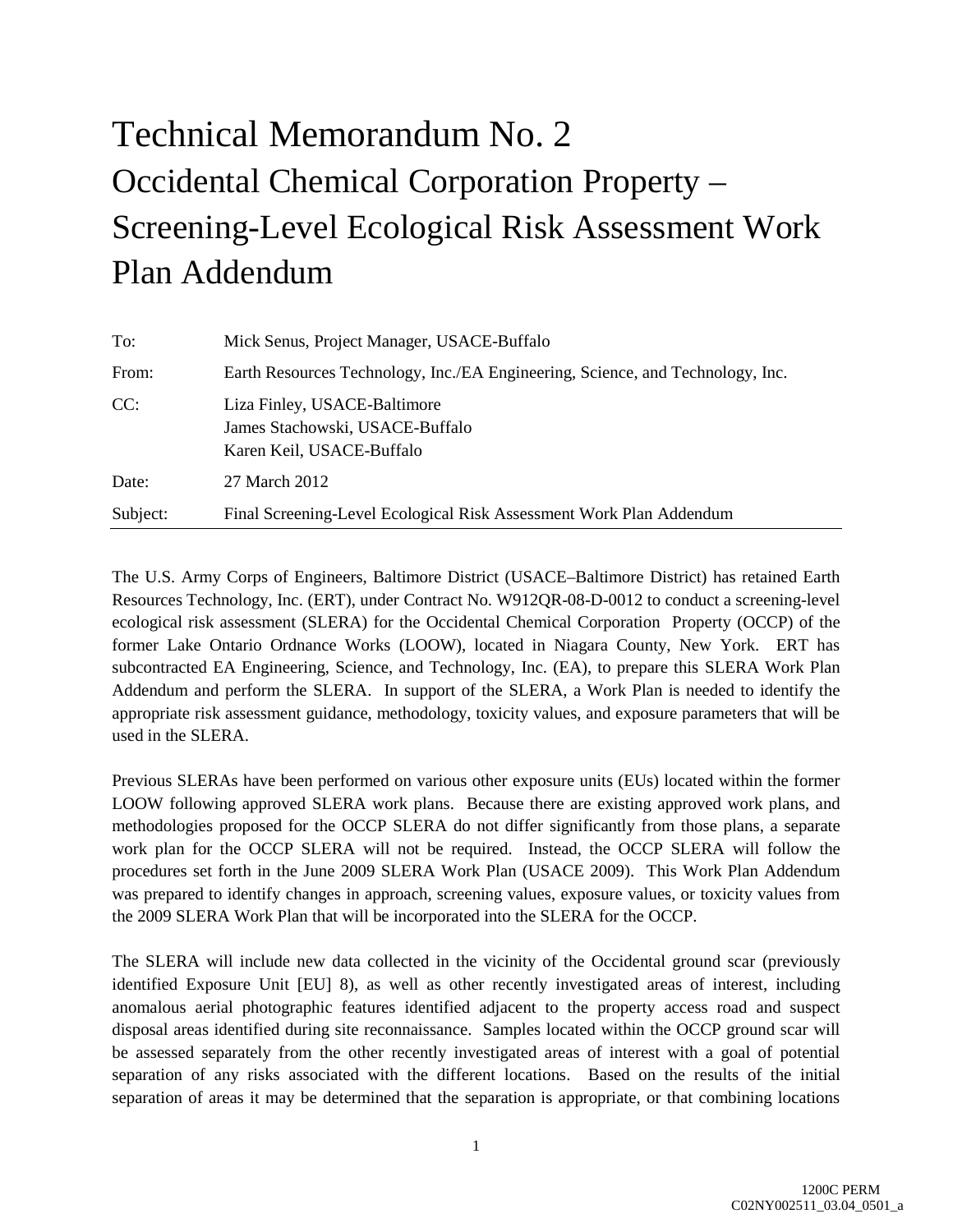may be valid. Any subsequent combination of locations will be explained in the SLERA. Surface water and sediment results will be screened against criteria used in the investigation of the Southwest Drainage Ditch (USACE 2011). For analytes not reported during that investigation, criteria from the original sources used during the investigation (MacDonald and Ingersoll 2002 for sediment and USACE 2007 prepared by SAIC for surface water) will be used (see Table 1). The assessment will remain qualitative in nature, as assessment of such a limited data set (i.e., two surface water and sediment samples) is not typically recommended. A brief discussion of receptors that may inhabit the pond(s) and how the pond(s) relates to other surface water bodies will be included in the SLERA.

The matrix of primary concern to be addressed in the OCCP SLERA is surface soil, consistent with the matrix addressed in the 2009 Phase IV Work Plan.

The SLERA methodology has not changed since that proposed in 2009 SLERA Work Plan. In addition, ecological risk screening levels for soil have not changed since 2009; consequently the screening values shown in Tables 2-1 and 2-2 of the 2009 SLERA Work Plan remain valid. Finally, toxicity reference values (TRVs), documented in Table 3-1 have not changed or been updated since presented in the 2009 SLERA Work Plan and remain valid.

There have been no changes to the approach, screening values, exposure values, or toxicity values as presented in the 2009 SLERA Work Plan. With the exception of screening detected concentrations in pond sediment and surface water and a qualitative discussion of pond receptors as discussed above, the OCCP SLERA will follow the 2009 SLERA Work Plan with no proposed amendments.

## **References**

- MacDonald, D.D. and C.G. Ingersoll. 2002. *A Guidance Manual to Support the Assessment of Contaminated Sediments in Freshwater Ecosystems*. EPA-905-B02-001-C. December.
- United States Army Corps of Engineers (USACE). 2007. *Baseline Risk Assessment Report for the Niagara Falls Storage Site*. Prepared by SAIC. December.
- USACE. 2009. *Final Screening-Level Ecological Risk Assessment Work Plan for Phase IV Remedial Investigation/Feasibility Study at the Former Lake Ontario Ordnance Works (LOOW) Niagara County, New York, Addendum to the Screening-Level Ecological Risk Assessment At Selected Exposure Units Within the Former Lake Ontario Ordnance Works (LOOW) Niagara County, New York Work Plan*. June.
- USACE. 2011. *Final Site Inspection Report for the Lewiston-Porter Central School District at the Former Lake Ontario Ordnance Works (LOOW) Niagara County, New York*. March.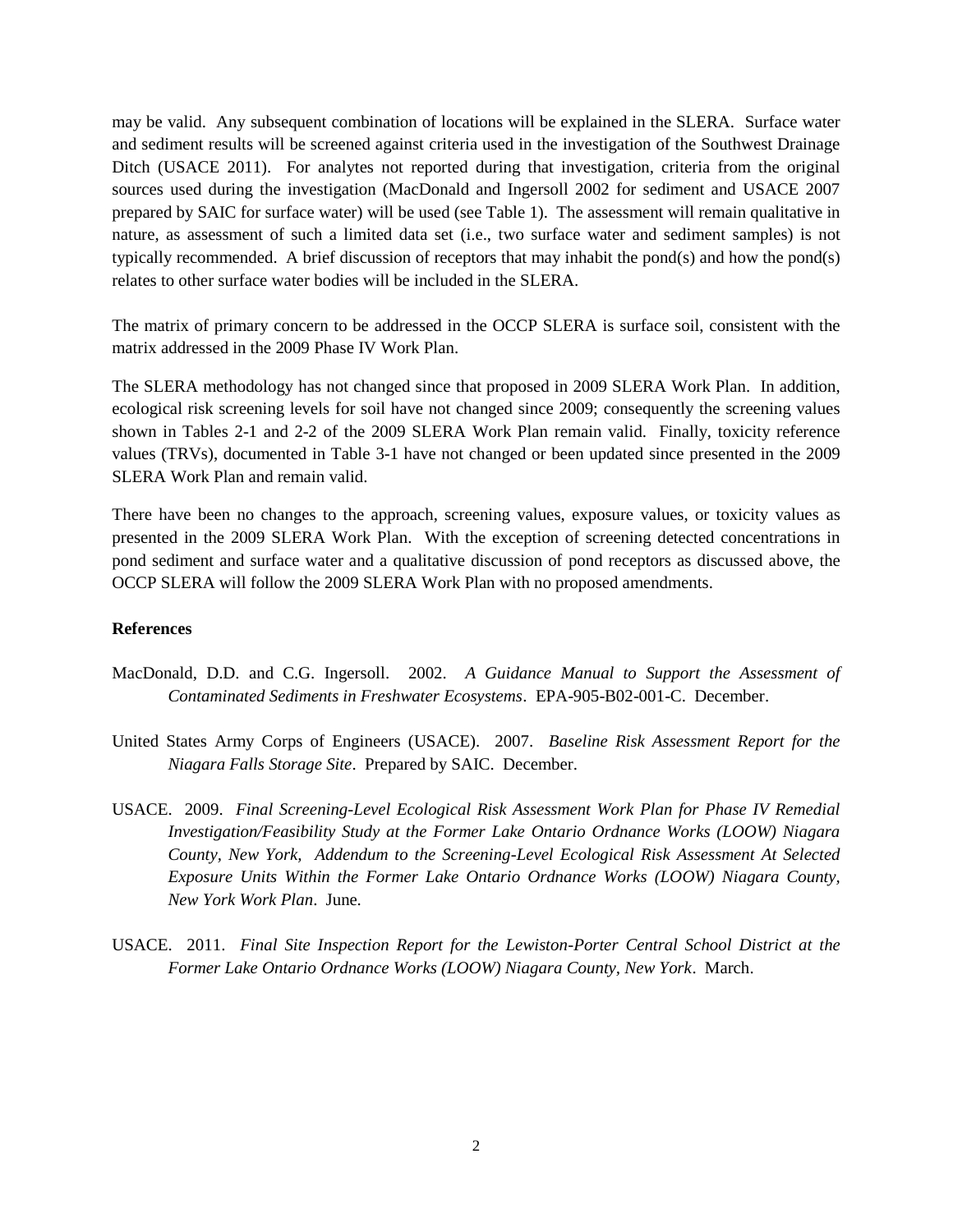## TABLE 1. ECOLOGICAL SCREENING VALUES FOR DETECTED POND ANALYTES

| <b>Detected Analyte</b>               | <b>Surface Water</b><br><b>Screening Value</b> | Units     | <b>Sediment</b><br><b>Screening</b> | <b>Units</b>  |  |  |  |  |  |  |
|---------------------------------------|------------------------------------------------|-----------|-------------------------------------|---------------|--|--|--|--|--|--|
|                                       |                                                |           | Value                               |               |  |  |  |  |  |  |
| <b>Semivolatile Organic Compounds</b> |                                                |           |                                     |               |  |  |  |  |  |  |
| 2-methylphenol                        | 13                                             | $\mu$ g/L | ND                                  | $\mu$ g/ $kg$ |  |  |  |  |  |  |
| 4-methylphenol                        | <b>NSA</b>                                     | $\mu$ g/L | ND                                  | $\mu$ g/kg    |  |  |  |  |  |  |
| Diethyl phthalate                     | 210                                            | $\mu$ g/L | ND                                  | $\mu$ g/kg    |  |  |  |  |  |  |
| Fluoranthene                          | ND                                             |           | 423                                 | $\mu$ g/ $kg$ |  |  |  |  |  |  |
| Naphthalene                           | N <sub>D</sub>                                 |           | 176                                 | $\mu$ g/ $kg$ |  |  |  |  |  |  |
| Phenol                                | 5                                              | $\mu$ g/L | ND                                  | $\mu$ g/ $kg$ |  |  |  |  |  |  |
|                                       | <b>Radionuclides</b>                           |           |                                     |               |  |  |  |  |  |  |
| Alpha                                 | <b>NSA</b>                                     | pci/L     | <b>NSA</b>                          | pci/g         |  |  |  |  |  |  |
| Beta                                  | <b>NSA</b>                                     | pci/L     | <b>NSA</b>                          | pci/g         |  |  |  |  |  |  |
| Lead-212                              | ND                                             |           | <b>NSA</b>                          | pci/g         |  |  |  |  |  |  |
| Lead-214                              | ND                                             |           | NSA                                 | pci/g         |  |  |  |  |  |  |
| Potassium-40                          | ND                                             |           | NSA                                 | pci/g         |  |  |  |  |  |  |
| Protactinium-234                      | ND                                             |           | <b>NSA</b>                          | pci/g         |  |  |  |  |  |  |
| Radium-226                            | ND                                             |           | <b>NSA</b>                          | pci/g         |  |  |  |  |  |  |
| Radium-228                            | ND                                             |           | <b>NSA</b>                          | pci/g         |  |  |  |  |  |  |
| Thallium-208                          | ND                                             |           | <b>NSA</b>                          | pci/g         |  |  |  |  |  |  |
|                                       | <b>Volatile Organic Compounds</b>              |           |                                     |               |  |  |  |  |  |  |
| 1,2,4-trichlorobenzene                | ND                                             |           | <b>NSA</b>                          | $\mu$ g/kg    |  |  |  |  |  |  |
| 1,3,5-trimethylbenzene                | ND                                             |           | <b>NSA</b>                          | $\mu$ g/kg    |  |  |  |  |  |  |
| 1,3-dichlorobenzene                   | ND                                             |           | <b>NSA</b>                          | $\mu$ g/ $kg$ |  |  |  |  |  |  |
| 1,4-dichlorobenzene                   | ND                                             |           | <b>NSA</b>                          | $\mu g/kg$    |  |  |  |  |  |  |
| 2-butanone                            | 14000                                          | $\mu$ g/L | <b>NSA</b>                          | $\mu$ g/kg    |  |  |  |  |  |  |
| 4-chlorotoluene                       | ND                                             |           | <b>NSA</b>                          | $\mu$ g/ $kg$ |  |  |  |  |  |  |
| Acetone                               | ND                                             |           | NSA                                 | $\mu$ g/ $kg$ |  |  |  |  |  |  |
| Carbon disulfide                      | 0.92                                           | $\mu$ g/L | NSA                                 | $\mu$ g/kg    |  |  |  |  |  |  |
| Chloromethane                         | <b>NSA</b>                                     | $\mu$ g/L | ND                                  | $\mu$ g/kg    |  |  |  |  |  |  |
| N-propylbenzene                       | ND                                             |           | <b>NSA</b>                          | $\mu$ g/kg    |  |  |  |  |  |  |
| Toluene                               | 100                                            | $\mu g/L$ | ND                                  | $\mu g/kg$    |  |  |  |  |  |  |
|                                       | <b>Explosives</b>                              |           |                                     |               |  |  |  |  |  |  |
| 3-nitrotoluene                        | <b>NSA</b>                                     | $\mu$ g/L | ND                                  | $\mu$ g/kg    |  |  |  |  |  |  |
| <b>RDX</b>                            | NSA                                            | $\mu$ g/L | ND                                  | $\mu$ g/kg    |  |  |  |  |  |  |
|                                       | <b>Total Metals</b>                            |           |                                     |               |  |  |  |  |  |  |
| Aluminum                              | 100                                            | $\mu$ g/L | <b>NSA</b>                          | mg/kg         |  |  |  |  |  |  |
| Arsenic                               | 150                                            | $\mu$ g/L | 9.79                                | mg/kg         |  |  |  |  |  |  |
| Barium                                | $\overline{4}$                                 | $\mu$ g/L | <b>NSA</b>                          | mg/kg         |  |  |  |  |  |  |
| Beryllium                             | 1100                                           | $\mu$ g/L | <b>NSA</b>                          | mg/kg         |  |  |  |  |  |  |
| Cadmium                               | 2.09                                           | $\mu$ g/L | 0.99                                | mg/kg         |  |  |  |  |  |  |
| Calcium                               | 116400                                         | $\mu$ g/L | <b>NSA</b>                          | mg/kg         |  |  |  |  |  |  |
| Chromium                              | 74.11                                          | $\mu$ g/L | 43.4                                | mg/kg         |  |  |  |  |  |  |
| Cobalt                                | 5                                              | $\mu$ g/L | <b>NSA</b>                          | mg/kg         |  |  |  |  |  |  |
| Copper                                | 8.96                                           | $\mu$ g/L | 31.6                                | mg/kg         |  |  |  |  |  |  |
| Iron                                  | 300                                            | $\mu$ g/L | <b>NSA</b>                          | mg/kg         |  |  |  |  |  |  |
| Lead                                  | 3.78                                           | $\mu$ g/L | 35.8                                | mg/kg         |  |  |  |  |  |  |